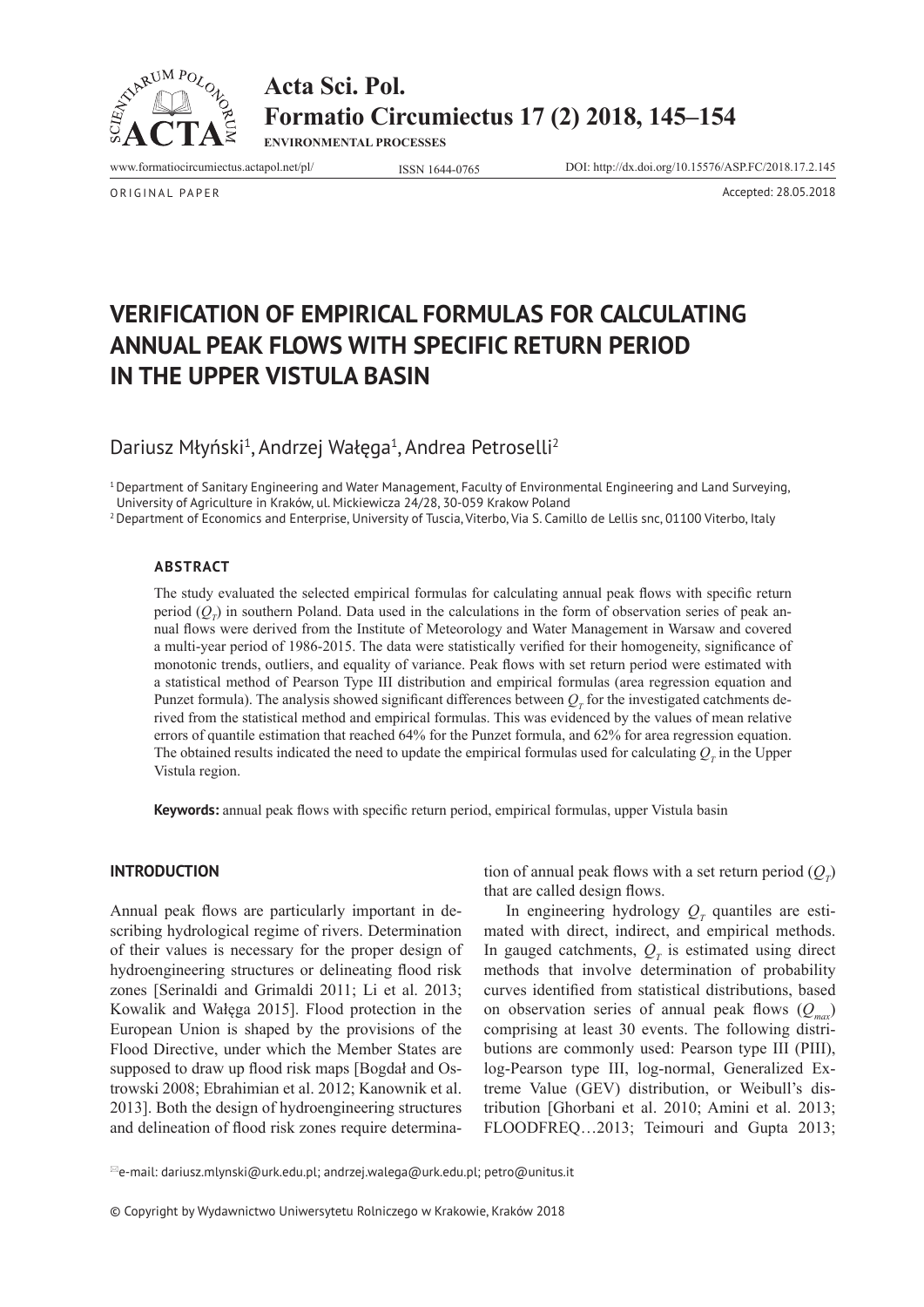Fan et al. 2016]. Indirect methods are used when shorter observation series of  $Q_{\text{max}}$  are available. Then  $Q_T$  quantiles are determined based on  $Q_{\text{max}}$  values for other gauges on the same river, or the gauges closing a catchment with similar hydrological regime [McCuen and Levy 2000]. When  $Q<sub>r</sub>$  is determined for ungauged watercourses and no indirect methods may be used, so called empirical methods are employed that include, for instance, empirical formulas or rainfall-runoff models. Empirical formulas are a generalization of data on flows collected for a specific number of gauged cross-section by linking the flow amounts with climatic and physiographic factors that significantly shape the flow size [Merz and Blöschl 2005].

Currently in Poland,  $Q_T$  is established using empirical formulas, which were based on hydrometric data collected in the years 1921-1970. In analysing the pattern of physiographic and climatic changes that occur in the territory of Poland and having available longer series of hydrometric measurements, any further use of the existing empirical formulas is questioned. Hence, as the principal aim of study, we have undertaken to verify the use of empirical formulas: Punzet and area regression equation, in the calculatin of annual peak flows with specific return period in upper Vistula Basin.

# **DESCRIPTION OF STUDY AREA**

The analysis included nine catchments located in southern Poland, in the water region of the upper Vistula. They belong to different physiographic units of the investigated river basin, i.e. to mountain, upland, and flatland areas. Mountain catchments included (river at gauging station): the Skawica – Skawica Dolna, the Lepietnica – Ludźmierz, the Ochotnica – Tylmanowa, the Grajcarek – Szczawnica, the Kamienica Nawojowska – Nowy Sącz, the Wołosaty – Stuposiany, the Hoczewka – Hoczew; upland catchments: the Skawinka – Radziszów; and flatland catchments: the Koprzywianka – Koprzywnica (see: Figure 1). Table 1 presents the following physiographic parameters of the investigated catchments, which are used as variables in the analysed formulas: catchment area (*A*), mean watercourse slope (*I*), mean catchment slope (Ψ), soil imperviousness index (*N*), and runoff coefficient (Φ).

| River                          | Type of<br>catchment | A, km <sup>2</sup> | $I_{\rm s}$ ‰ | $\Psi$ , ‰ | $N, \%$ | $\Phi$ , $-$ |
|--------------------------------|----------------------|--------------------|---------------|------------|---------|--------------|
| Skawica-Skawica Dolna          | mountain             | 146.0              | 48.0          | 75.0       | 22.7    | 0.82         |
| Skawinka-Radziszów             | upland               | 316.0              | 10.3          | 18.6       | 34.0    | 0.62         |
| Lepietnica-Ludźmierz           | mountain             | 50.4               | 33.6          | 56.0       | 19.1    | 0.80         |
| Ochotnica-Tylmanowa            | mountain             | 108.0              | 43.8          | 81.8       | 24.0    | 0.82         |
| Grajcarek-Szczawnica           | mountain             | 85.5               | 33.1          | 84.0       | 15.0    | 0.83         |
| Kamienica Nawojowska-Nowy Sącz | mountain             | 238.0              | 17.3          | 31.0       | 33.0    | 0.82         |
| Koprzywianka-Koprzywnica       | flatland             | 501.0              | 3.6           | 11.0       | 66.0    | 0.45         |
| Wołosaty-Stuposiany            | mountain             | 118.2              | 21.0          | 59.8       | 27.8    | 0.82         |
| Hoczewka-Hoczew                | mountain             | 180.1              | 21.9          | 45.5       | 27.8    | 0.80         |

**Table 1.** Values of the investigated physiographic parameters for analysed catchments [source: own study]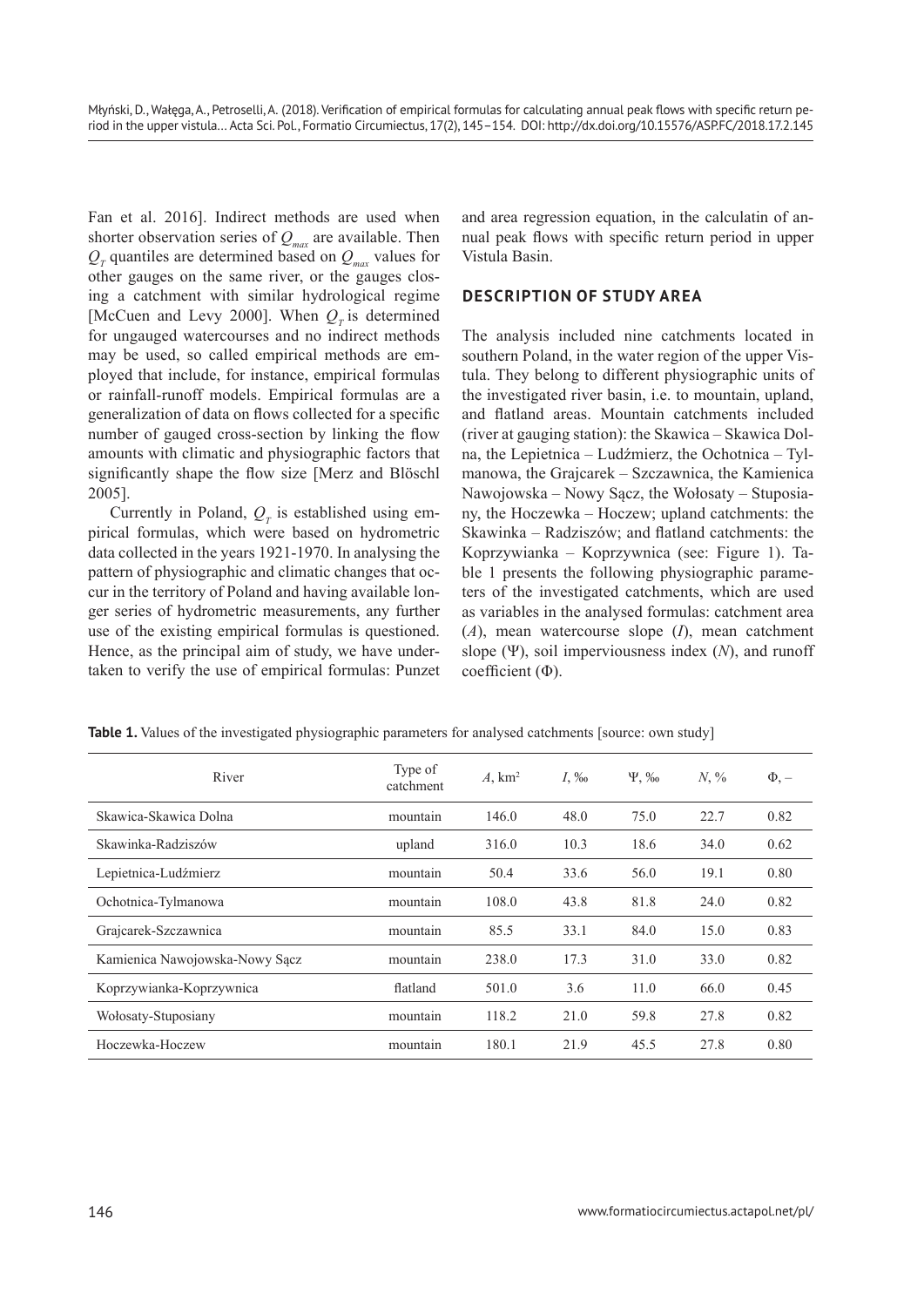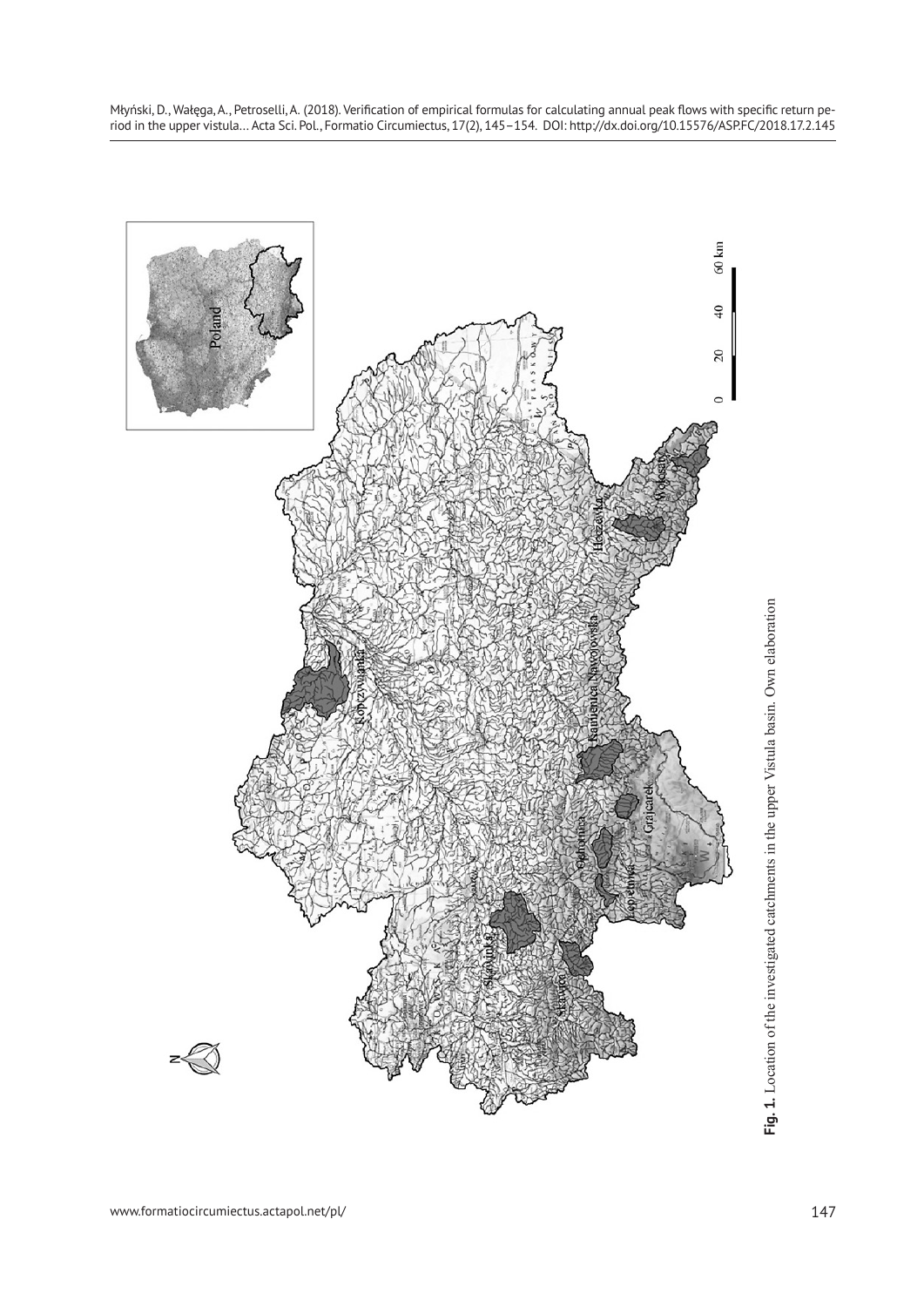## **MATERIAL AND METHODS**

The aim of this study was to conduct an analysis based on observation series of  $Q_{\text{max}}$  for the analysed catchments. The observation series for  $Q_{\text{max}}$  covered the multi-year period of 1986-2015. Statistical verification of the hydrometric data included an analysis of homogeneity and independence based on Kruskal-Wallis test, an analysis of trend monotony by means of Mann-Kendall test, verification of outliers by Grubbs-Beck test, and an analysis of variance homogeneity carried out with non-parametric Levene test. The values of  $Q_T$  were determined using Pearson type III distribution with parameter estimation based on the maximum likelihood method and empirical formulas: Punzet formula and area regression equation.

#### **Statistical verification of data**

The verification of data homogeneity and independence was performed using Kruskal-Wallis test [Wałęga et al. 2016], with the null hypothesis  $(H_0)$ assuming that all samples are derived from the same general population (in other words, they are homogeneous). A critical region was defined by chi square statistic  $\chi^2$  with  $(k - 1)$  degrees of freedom (where k denotes the number of the compared samples). The observed series of peak annual flows were divided into two samples (1986–2000 and 2001–2015). The null hypothesis  $H_0$  was verified for the significance level of  $\alpha = 0.05$ .

Trend significance for the observation series  $Q_{\text{max}}$ was verified using Mann-Kendall test [Rutkowska and Ptak 2012], with variance correction in the case of sigmificant autocorrelation. The null hypothesis  $(H_0)$  of the test assumes there is no monotonic trend.

Verification of the observation series  $Q_{\text{max}}$  for outliers was performed with Grubbs-Beck test, with the null hypothesis  $(H_0)$  assuming no outliers in the data set. The test is based on the assumption that logarithmized (or in other way transformed) values of the original series of observation follow normal distribution [Cohn et al. 2013; Blagojević et al. 2014].

Verification of homogeneity of variance was carried out using non-parametric Levene *W* test, designed for checking the equality of variance of *k* samples  $(k=2)$ . Equality of variance of all samples indicates its homogeneity for the entire population [Levene 1960].

The null hypothesis  $(H_0)$  of test assumes that the population variances are equal.

### **Determination of peak flows with set return period**

Peak flows with specific return period for the observed series of  $Q_{\text{max}}$  were determined with a statistical method using Pearson type III distribution [Młyński 2016]:

$$
Q_T = \varepsilon + \frac{t(\lambda)}{\alpha} \ \mathbf{m}^3 \cdot \mathbf{s}^{-1} \tag{1}
$$

where:

 $\varepsilon$  – lower boundary of the variable, m<sup>3</sup>⋅ s<sup>-1</sup>,  $\alpha$  – scale parameter, m<sup>-3</sup> · s<sup>-1</sup>,  $\lambda$  – shape parameter, –,  $t(\lambda)$  – standardized variable, –.

For  $Q_T$  determined by Pearson type III distribution, the upper boundary of 84% confidence interval was calculated using the following equation:

$$
Q_T^{\mu\beta} = Q_T + \mu_\beta \cdot \sigma(Q_T) \ \mathbf{m}^3 \cdot \mathbf{s}^{-1} \tag{2}
$$

where:

 $Q_T$  – peak flows with *T*-year return period, m<sup>3</sup> · s<sup>-1</sup>,  $\mu_{\beta}$  – β-quantile of the standardized normal distribu $tion, -$ 

 $\sigma(Q_T)$  – estimation error of  $Q_T$ , m<sup>3</sup> · s<sup>-1</sup>.

Estimation error of  $Q_T$  was calculated using the following equation:

$$
\sigma(Q_{\gamma}) = \varphi(p, \lambda) \cdot \frac{1}{\alpha \sqrt{N}} \tag{3}
$$

where:

 $\varphi(p, \lambda)$  – value of standardized variable, –,  $\alpha$  – scale parameter,  $m^{-3} \cdot s^{-1}$ , *N* – sample size, –.

Peak flows with specific return period in the investigated catchments of the upper Vistula water region were also determined using empirical formulas: Punzet formula and the area regression equation. Punzet formula is expressed as [Punzet 1981]:

$$
Q_T = \varphi_T \cdot Q_2 \quad m^3 \cdot s^{-1} \tag{4}
$$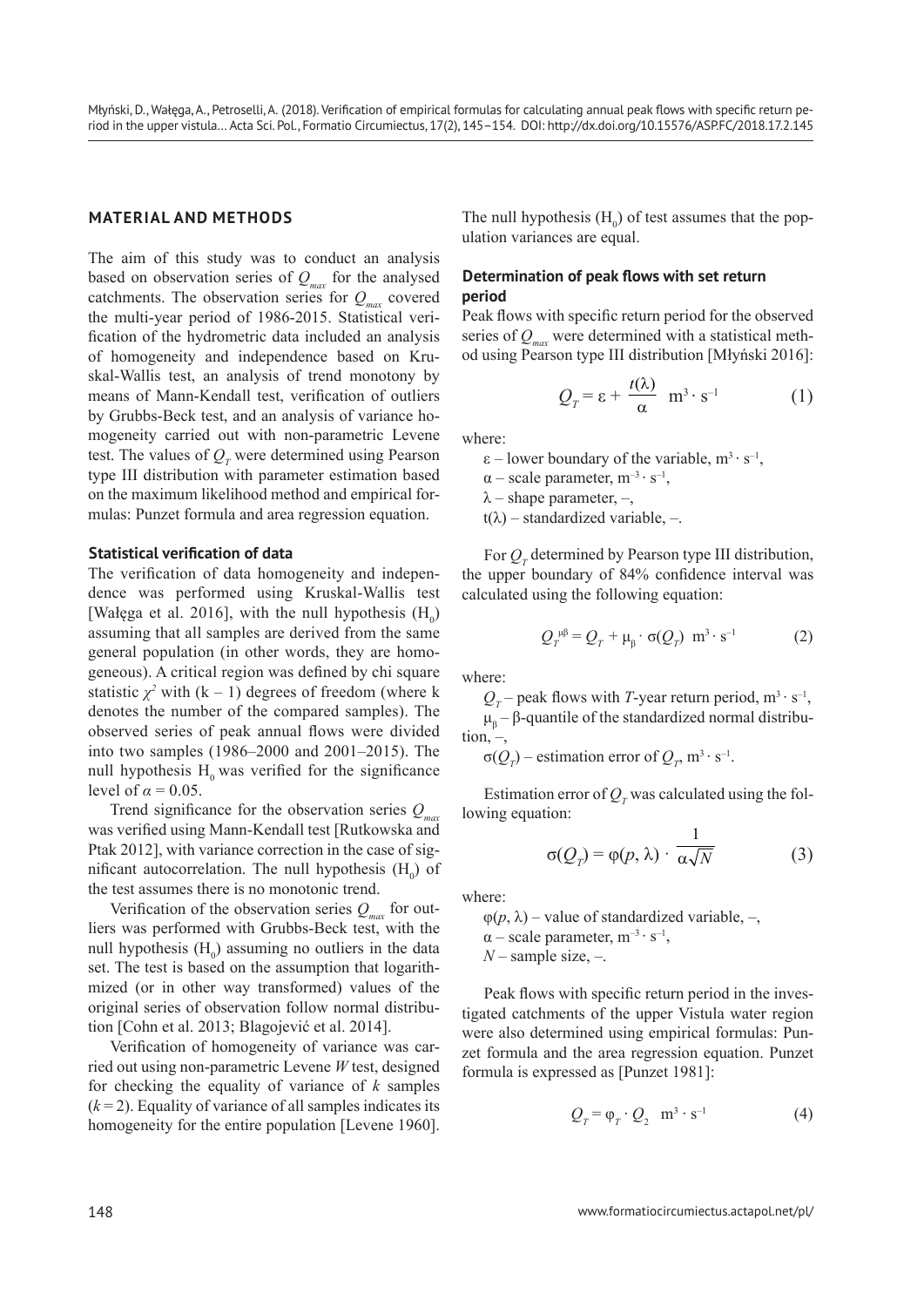where:

$$
\varphi_T
$$
 – a function dependent on the probability, –,

$$
Q_2
$$
 – peak flow with the return period of  $T = 2$  years.

A function dependent on the probability  $\varphi_T$  was calculated as:

$$
\varphi_T = 1 + 0.994 \cdot t_p^{1.48} \cdot c_{\text{vmax}}^{1+0.144 \cdot r_p^{0.839}} \tag{5}
$$

where:

 $t_p$  – quantile in a standardized normal distribution, –,  $c<sub>max</sub>$  – variation coefficient, –.

Peak flow with the return period of  $T = 2$  was determined according to the following formulas:

for mountain catchments:

$$
Q_2 = 0.002787 \cdot A^{0.747} \cdot P^{0.536} \cdot N^{0.603} \cdot I^{0.075} \text{ m}^3 \cdot \text{s}^{-1} \quad (6)
$$

for upland catchments:

$$
Q_2 = 0.000178 \cdot A^{0.872} \cdot P^{1.065} \cdot N^{0.07} \cdot I^{0.089} \,\mathrm{m}^3 \cdot \mathrm{s}^{-1} \tag{7}
$$

for flatland catchments:

$$
Q_2 = 0.00171 \cdot A^{0.757} \cdot P^{0.372} \cdot N^{0.561} \cdot I^{0.302} \text{ m}^3 \cdot \text{s}^{-1} \quad (8)
$$

where:

- $A$  catchment area,  $km^2$ ,
- *P* mean annual precipitation, mm,
- $N$  soil imperviousness index,  $\%$ ,

*I* – river slope indicator, ‰.

Area regression equation (ARE) used for estimating  $Q_T$  is expressed by the following formula [Stachý and Fal 1987]:

$$
Q_T = \lambda_T \cdot Q_{100} \ \mathbf{m}^3 \cdot \mathbf{s}^{-1} \tag{9}
$$

where:

$$
\lambda_{p\%}
$$
 – quantile established for the dimensionless curves regional peak flows;

 $Q_{100}$  – peak flow with the return period = 100 years which is determined according to the following formula:

$$
Q_{100} = \alpha \cdot A^{0.92} \cdot H_1^{1.11} \cdot \Phi^{1.07} \cdot I_r^{0.10} \cdot \Psi^{0.35} \cdot \cdot (1 + JEZ)^{-2.11} \cdot (1 + B)^{-0.47} \, \text{m}^3 \cdot \text{s}^{-1} \tag{10}
$$

where:

- $\alpha$  regional parameter, –,
- $A$  catchment area,  $km^2$ ,

$$
H_{100}
$$
 – annual maximum daily with the return period of  $T = 100$  years, mm,

- $\Phi$  runoff coefficient, –,
- *I<sub>r</sub>* slope of the watercourse in, ‰,<br> $\Psi$  mean slope of the catchment %
- mean slope of the catchment, ‰,

 $JEZ$  – lake index, –,

$$
B
$$
 -swap index, –.

The values of mean relative errors of quantile estimation for Punzet formula and area regression equation were calculated as [Wałęga and Młyński 2015]:

$$
\sigma = \left| \frac{\mathcal{Q}_{T_F} - \mathcal{Q}_{T_S}}{\mathcal{Q}_{T_S}} \right| \cdot 100, \% \qquad (11)
$$

where:

- $Q_{T_r}$  peak flows with *T*-year return period calculated using the empirical formulas,  $m^3 \cdot s^{-1}$ ,
- $Q_{T_s}$  peak flows with *T*-year return period calculated using the statistical method,  $m^3 \cdot s^{-1}$ .

### **RESULTS AND DISSCUSION**

Before  $Q_T$  estimation by statistical method, the verification of hydrometric data is necessary. This necessity results from the need to meet the assumptions of simple statistical sample by observation series. The analysis was conducted for the significance level of  $\alpha$  = 0.05. Results are presented in Table 2.

The results of Kruskal-Wallis test revealed no significant differences in  $Q_{\text{max}}$  for the investigated periods in the analysed catchments. The outcomes indicate that the random variables originated from the same population. The p-values received from Mann-Kendall test confirmed that the trend for peak annual flows determined for the catchments of Hoczewka was significant. The main factor contributing to obtaining significant results in this catchment is probably the course of precipitation. In the investigated period, the water region of the upper Vistula is increasingly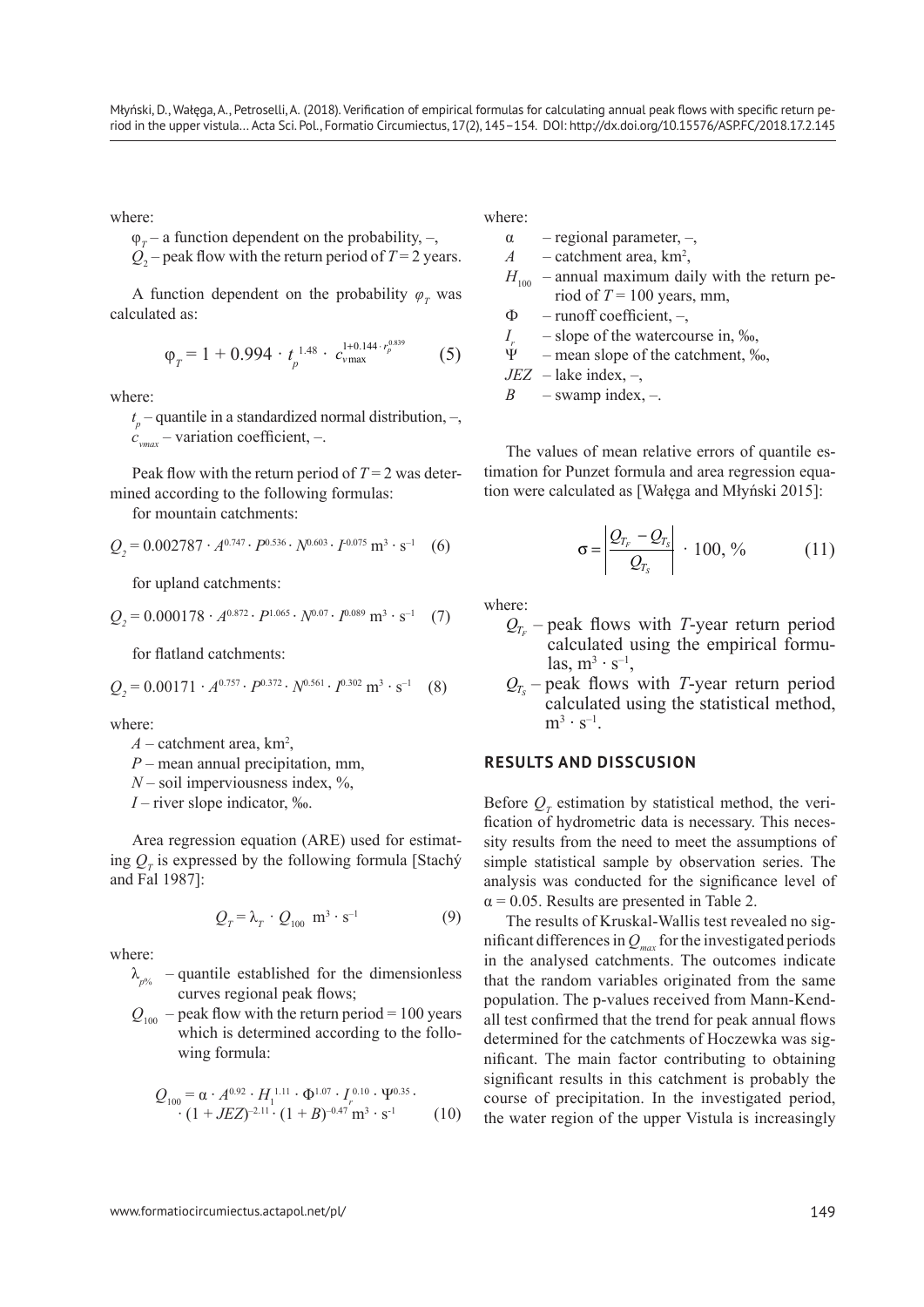often affected by long streaks of extremely high precipitation that dramatically increase the river supply [Wałęga et al. 2016]. However, stability of the hydrological regime was confirmed for the other investigated catchments. In addition, only one outlier was noted by Grubbs-Beck test (Hoczewka). Moreover the results of Levene test indicated to homogeneity of variance in the  $Q_{max}$  observation series (excluding Ochotnica river).

Table 3 shows  $Q_T$  values yielded by the statistical method (PIII) and the empirical formulas: Punzet and area regression equation (ARE). Figure 2 contains the values of mean relative errors for  $Q_T$  estimated using empirical formulas.

| River                | Kruskal-Wallis test |         | Mann-Kendall<br>test |         | Grubbs-Beck<br>test |                              | Levene<br>test |         |
|----------------------|---------------------|---------|----------------------|---------|---------------------|------------------------------|----------------|---------|
|                      | $\chi^2$            | p-value | Ζ                    | p-value | $X_{\!}$            | $X_{\!\scriptscriptstyle u}$ | W              | p-value |
| Skawica              | 2.35                | 0.12    | $-0.79$              | 0.29    | $\theta$            | $\theta$                     | 0.23           | 0.63    |
| Skawina              | 1.12                | 0.29    | 1.64                 | 0.10    | $\theta$            | $\theta$                     | 0.95           | 0.34    |
| Lepietnica           | 1.21                | 0.27    | 0.75                 | 0.30    | $\theta$            | $\theta$                     | 0.51           | 0.48    |
| Ochotnica            | 1.60                | 0.21    | $-1.16$              | 0.20    | $\theta$            | $\theta$                     | 7.72           | 0.01    |
| Grajcarek            | 0.11                | 0.74    | 0.71                 | 0.31    | $\theta$            | $\theta$                     | 0.82           | 0.37    |
| Kamienica Nawojowska | 0.36                | 0.55    | 0.61                 | 0.33    | $\theta$            | $\theta$                     | 3.38           | 0.07    |
| Koprzywianka         | 0.04                | 0.84    | 0.87                 | 0.27    | $\overline{0}$      | $\theta$                     | 0.23           | 0.63    |
| Wołosaty             | 1.65                | 0.20    | 1.57                 | 0.12    | $\theta$            | $\theta$                     | 1.81           | 0.19    |
| Hoczewka             | 1.55                | 0.21    | 2.25                 | 0.03    | $\overline{0}$      |                              | 4.00           | 0.06    |

 $\chi^2$  – chi square statistics, *Z* – Mann-Kendall statistics,  $X_o$  and  $X_u$  – number of the upper and lower border in Grubbs-Beck test crossing,  $W$  – Levene statistics,  $p$  – probability for the given statistical model

**Table 3.** Peak annual flows with set return period, determined using the analysed methods [source: own study]

| T [year]                      | $\overline{2}$ | 5       | 10      | 20      | 50      | 100     | 1000    |  |  |  |
|-------------------------------|----------------|---------|---------|---------|---------|---------|---------|--|--|--|
| Skawica-Skawica Dolna         |                |         |         |         |         |         |         |  |  |  |
| PIII(84%), $m^3 \cdot s^{-1}$ | 61.263         | 99.637  | 125.754 | 150.634 | 182.309 | 205.628 | 280.573 |  |  |  |
| PIII, $m^3 \cdot s^{-1}$      | 55.061         | 89.589  | 112.194 | 133.359 | 159.978 | 179.410 | 241.256 |  |  |  |
| Punzet, $m^3 \cdot s^{-1}$    | 56.041         | 114.803 | 167.374 | 219.198 | 285.945 | 334.976 | 491.535 |  |  |  |
| ARE, $m^3 \cdot s^{-1}$       | 125.181        | 189.056 | 231.640 | 274.224 | 318.276 | 367.100 | 524.953 |  |  |  |
| Skawinka-Radziszów            |                |         |         |         |         |         |         |  |  |  |
| PIII(84%), $m^3 \cdot s^{-1}$ | 91.401         | 188.399 | 263.605 | 339.615 | 440.765 | 517.622 | 774.033 |  |  |  |
| PIII, $m^3 \cdot s^{-1}$      | 74.727         | 157.538 | 219.729 | 281.729 | 363.509 | 425.280 | 630.128 |  |  |  |
| Punzet, $m^3 \cdot s^{-1}$    | 62.818         | 117.530 | 165.582 | 212.395 | 272.034 | 315.443 | 452.148 |  |  |  |
| ARE, $m^3 \cdot s^{-1}$       | 72.005         | 108.746 | 133.240 | 157.735 | 183.073 | 211.157 | 301.955 |  |  |  |
| Lepietnica-Ludźmierz          |                |         |         |         |         |         |         |  |  |  |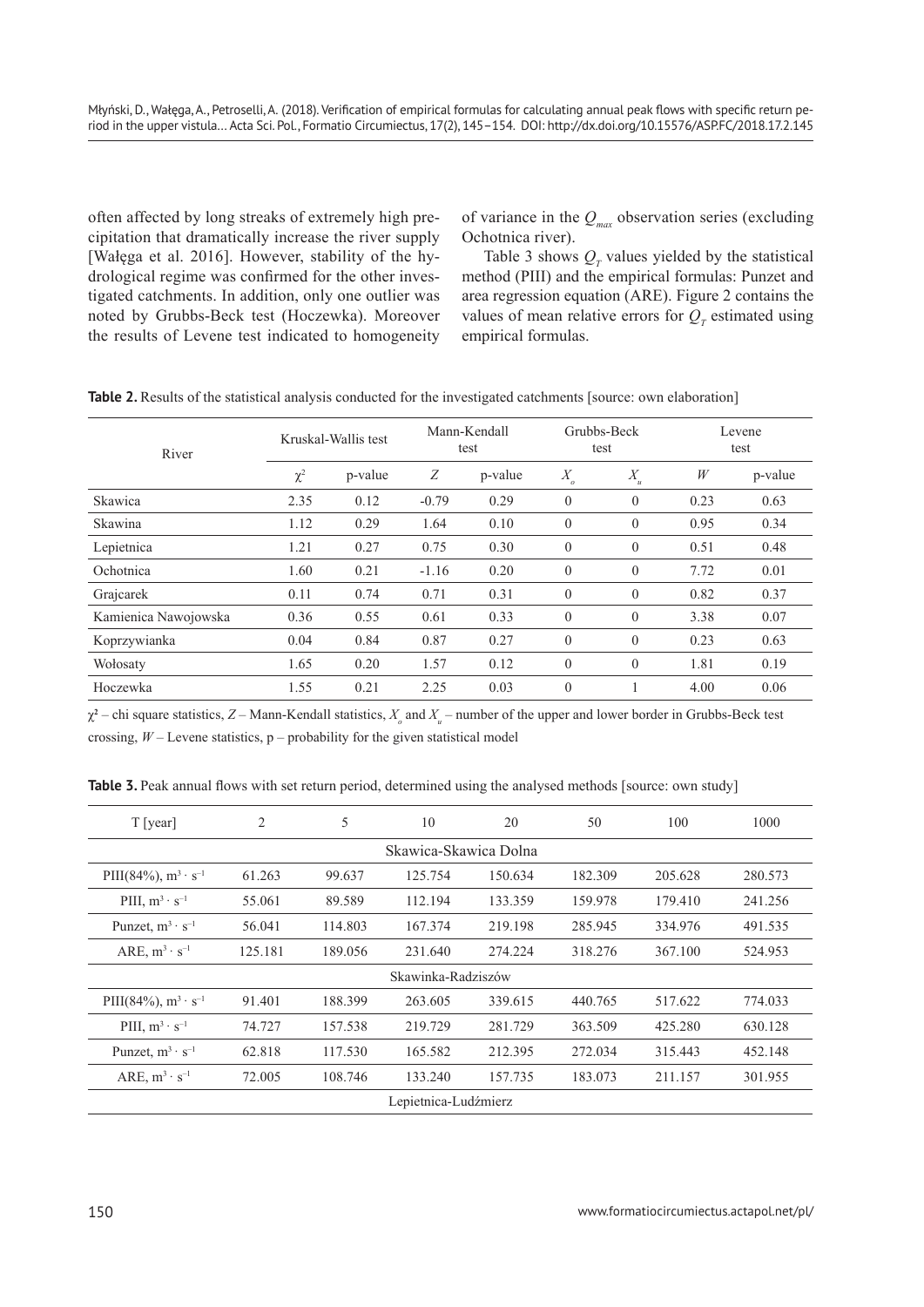# **Table 3.** cont

| T [year]                      | $\overline{2}$ | 5       | 10                       | 20                             | 50      | 100     | 1000    |  |  |  |
|-------------------------------|----------------|---------|--------------------------|--------------------------------|---------|---------|---------|--|--|--|
| PIII(84%), $m^3 \cdot s^{-1}$ | 25.920         | 52.177  | 72.326                   | 92.606                         | 119.513 | 139.918 | 207.839 |  |  |  |
| PIII, $m^3 \cdot s^{-1}$      | 21.538         | 44.066  | 60.795                   | 77.392                         | 99.209  | 115.649 | 170.018 |  |  |  |
| Punzet, $m^3 \cdot s^{-1}$    | 20.856         | 45.858  | 68.525                   | 91.059                         | 120.307 | 141.934 | 211.672 |  |  |  |
| ARE, $m^3 \cdot s^{-1}$       | 38.163         | 57.636  | 70.618                   | 83.600                         | 97.030  | 111.914 | 160.037 |  |  |  |
| Ochotnica-Tylmanowa           |                |         |                          |                                |         |         |         |  |  |  |
| PIII(84%), $m^3 \cdot s^{-1}$ | 21.773         | 38.586  | 51.260                   | 63.922                         | 80.634  | 93.261  | 135.123 |  |  |  |
| PIII, $m^3 \cdot s^{-1}$      | 19.111         | 33.661  | 44.258                   | 54.683                         | 68.303  | 78.523  | 112.155 |  |  |  |
| Punzet, $m^3 \cdot s^{-1}$    | 36.076         | 77.426  | 114.749                  | 151.747                        | 199.646 | 234.985 | 348.568 |  |  |  |
| ARE, $m^3 \cdot s^{-1}$       | 66.187         | 99.960  | 122.475                  | 144.990                        | 168.281 | 194.096 | 277.557 |  |  |  |
| Grajcarek-Szczawnica          |                |         |                          |                                |         |         |         |  |  |  |
| PIII(84%), $m^3 \cdot s^{-1}$ | 19.762         | 38.264  | 52.330                   | 66.432                         | 85.093  | 99.217  | 146.134 |  |  |  |
| PIII, $m^3 \cdot s^{-1}$      | 16.758         | 32.703  | 44.425                   | 56.003                         | 71.173  | 82.579  | 120.205 |  |  |  |
| Punzet, $m^3 \cdot s^{-1}$    | 38.165         | 80.068  | 117.729                  | 154.961                        | 203.043 | 238.443 | 351.863 |  |  |  |
| ARE, $m^3 \cdot s^{-1}$       | 52.058         | 78.621  | 96.330                   | 114.039                        | 132.358 | 152.662 | 218.307 |  |  |  |
|                               |                |         |                          | Kamienica Nawojowska-Nowy Sącz |         |         |         |  |  |  |
| PIII(84%), $m^3 \cdot s^{-1}$ | 141.194        | 257.174 | 342.433                  | 426.710                        | 537.094 | 620.064 | 893.450 |  |  |  |
| PIII, $m^3 \cdot s^{-1}$      | 124.217        | 225.751 | 297.759                  | 367.771                        | 458.432 | 526.042 | 746.926 |  |  |  |
| Punzet, $m^3 \cdot s^{-1}$    | 73.151         | 142.309 | 203.548                  | 263.521                        | 340.297 | 396.407 | 574.201 |  |  |  |
| ARE, $m^3 \cdot s^{-1}$       | 134.817        | 203.609 | 249.470                  | 295.332                        | 342.775 | 395.357 | 565.361 |  |  |  |
|                               |                |         | Koprzywianka-Koprzywnica |                                |         |         |         |  |  |  |
| PIII(84%), $m^3 \cdot s^{-1}$ | 27.511         | 54.628  | 74.696                   | 94.589                         | 120.700 | 140.354 | 205.222 |  |  |  |
| PIII, $m^3 \cdot s^{-1}$      | 23.456         | 47.123  | 64.026                   | 80.512                         | 101.912 | 117.897 | 170.226 |  |  |  |
| Punzet, $m^3 \cdot s^{-1}$    | 14.581         | 24.704  | 33.393                   | 41.736                         | 52.221  | 59.766  | 83.121  |  |  |  |
| ARE, $m^3 \cdot s^{-1}$       | 48.871         | 73.809  | 90.433                   | 107.058                        | 124.256 | 143.318 | 204.944 |  |  |  |
| Wołosaty-Stuposiany           |                |         |                          |                                |         |         |         |  |  |  |
| PIII(84%), $m^3 \cdot s^{-1}$ | 75.129         | 118.968 | 150.626                  | 181.663                        | 222.070 | 252.303 | 351.427 |  |  |  |
| PIII, $m^3 \cdot s^{-1}$      | 68.610         | 107.244 | 134.139                  | 160.068                        | 193.430 | 218.196 | 298.668 |  |  |  |
| Punzet, $m^3 \cdot s^{-1}$    | 40.314         | 83.422  | 122.064                  | 160.204                        | 209.382 | 245.542 | 361.171 |  |  |  |
| ARE, $m^3 \cdot s^{-1}$       | 60.687         | 91.653  | 112.297                  | 132.941                        | 154.297 | 177.966 | 254.492 |  |  |  |
| Hoczewka-Hoczew               |                |         |                          |                                |         |         |         |  |  |  |
| PIII(84%), $m^3 \cdot s^{-1}$ | 62.898         | 108.998 | 143.816                  | 178.628                        | 224.603 | 259.355 | 374.619 |  |  |  |
| PIII, $m^3 \cdot s^{-1}$      | 55.558         | 95.413  | 124.501                  | 153.147                        | 190.594 | 218.706 | 311.271 |  |  |  |
| Punzet, $m^3 \cdot s^{-1}$    | 61.913         | 124.022 | 179.345                  | 233.728                        | 303.590 | 354.798 | 517.774 |  |  |  |
| ARE, $m^3 \cdot s^{-1}$       | 79.213         | 119.633 | 146.579                  | 173.526                        | 201.401 | 232.297 | 332.185 |  |  |  |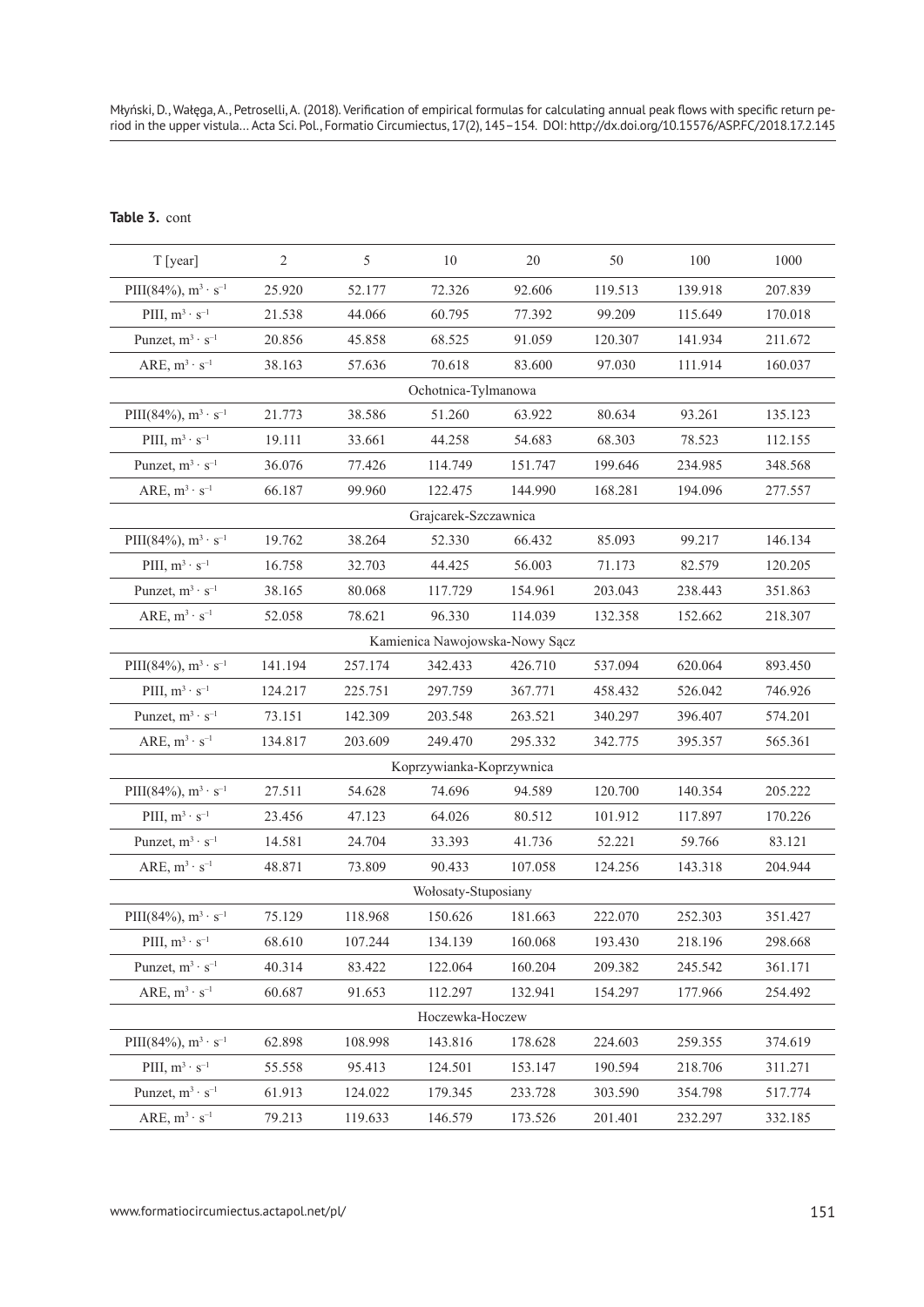

**Fig. 2.** Mean relative errors in  $Q_T$  values yielded for empirical formulas. Own study

The study results indicated the smallest differences in  $Q_T$  determined using the statistical method and the empirical formulas for the Wołosaty-Stuposiany catchments, and the greatest, for the Ochotnica-Tylmanowa. For the Wołosaty-Stuposiany, the values of  $Q<sub>x</sub>$  determined from the empirical formulas were underestimated as compared with Pearson type III distribution. Mean relative error of the resulting  $Q_T$  for Punzet formula and ARE was about 16%. The values of  $Q_{\tau}$  determined from the empirical formulas for the Ochotnica-Tylmanowa were overestimated as compared with the results from the statistical method. Mean relative error of  $O<sub>x</sub>$  for Punzet formula and ARE was 40%, whereas for ARE, it was 79%. With regard to the entire Upper Vistula basin, the mean relative error of  $Q_T$  quantile estimation for Punzet formula was 64%, and for ARE, it was 62%. In addition, it should be emphasized that in the case of the Punzet formula, the value of the mean relative quantile estimation error decreases along with the increase of the exceedance probability. However, for ARE, this value increases, as the probability of exceedance also increases.

As evidenced by the study results summarized in Table 2 and in Figure 2, peak annual flows with a set return period determined using the empirical formulas differed considerably from those calculated using the statistical method. It should be emphasized that these formulas were developed in the 1980s, based on hydrometric data from the years 1921–1970. Considering the subsequent changes in the climatic conditions and land use [Cebulska et al. 2007; Szuba 2012], applicability of the current empirical formulas for estimating  $Q_r$  may raise reasonable doubts. Empirical formulas should be regularly revised due to lengthening of the observation series, and to changes in the flow regime caused by possible anthropogenic transformations; also, climate change should be taken into account. Moreover, the empirical formulas should follow the most current methodology. Area regression equation and Punzet formula are multiple regression models. A reliable model should include variables strongly correlated with the dependent variable and correlated with each other as little as possible [Vogel et al. 1999]. A careful analysis of the ARE and Punzet formulas demonstrated that this condition was not met. Furthermore, the number of describing variables in the empirical formulas should be optimal. This requirement is explained by the fact that each describing variable, in addition to carrying information about the described variable, brings about uncertainty that is connected with a series of observations of this variable [Węglarczyk 2015]. With this in mind, it is necessary to understand that the results yielded by the current empirical formulas used for calculating  $Q<sub>r</sub>$  may differ significantly from those derived using direct methods, and this may explain the disparity in the study outcomes.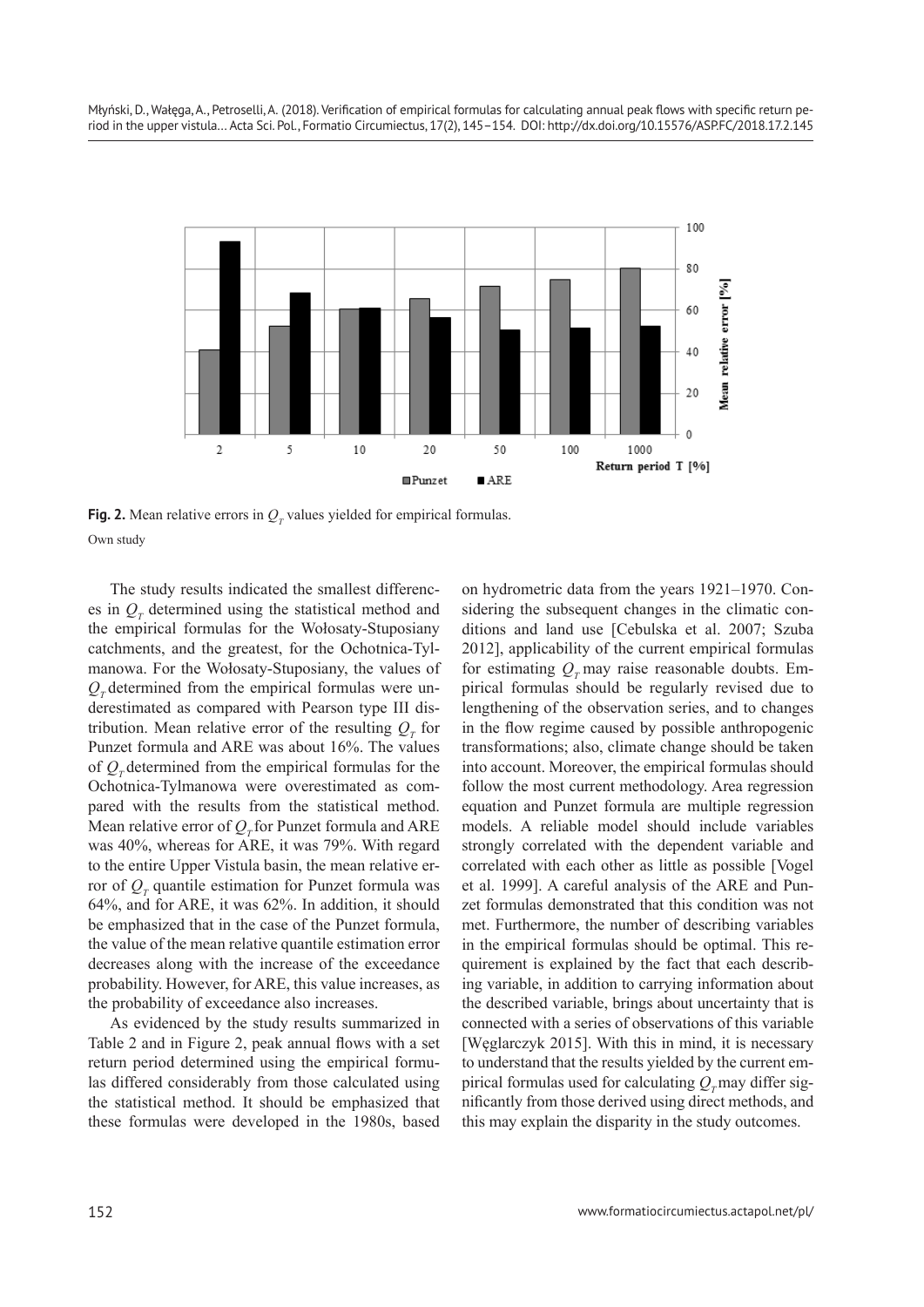## **CONCLUSION**

The study evaluated the empirical formulas for calculating annual peak flows with specific return period in selected catchments of the Upper Vistula basin. The discussion concerning empirical formulas currently used to calculate  $Q_T$  in ungauged catchments in Poland clearly demonstrated their shortcomings and doubts as to their credibility. Therefore, a constant and research-based monitoring of calculation of  $Q_T$  in ungauged catchments is necessary. This will facilitate the application of the empirical formulas, thus ensuring correct and accurate hydrological calculations necessary for proper dimensioning of hydroengineering structures, as well as zoning of flood hazard areas and flood risk mapping. Considering the obtained results, the empirical formulas yielded high value of mean relative quantile estimation error. Additionally, the empirical formulas currently used for  $Q_T$  calculation in the catchments of southern Poland should be carefully verified and updated due to considerable differences compared to the results yielded using the statistical method.

# **REFERENCES**

- Amini, M., MirMostafaee, S., Ahmadi, J. (2014). Log-gamma generated families of distribution. Statistics, 48, 1–20.
- Blagojević, B., Mihailović, V., Plavsić, J. (2014). Outlier treatment in the flood flow statistical analysis. J. Facult. Civil Engineer., 25, 603–609.
- Bogdał, A., Ostrowski, K. 2008. Water outflows from small agricultural catchment in Wilamowickie Foorhills. Acta Sci. Pol., Formatio Circumiectus, 7, 13-21.
- Cebulska, M., Twardosz, R., Cichocki, J. (2007). Zmiany rocznych sum opadów atmosferycznych w dorzeczu górnej Wisły w latach 1881–2030. [In:] K. Piotrowicz, R. Twardosz (ed.). Wahania klimatu w różnych skalach przestrzennych i czasowych. Instytut Geografii i Gospodarki Przestrzennej UJ, Kraków, 383–390.
- Cohn, T.A., England, J.F., Barenbrock, C.E., Mason, R.R., Stedinger, J.R., Lamontagne, J.R. (2013). A generalized Grubbs-Beck test statistic for detecting multiple potentially influential low outliers in flood series. Water Resour. Res., 48, 5047–5058.
- Ebrahimian, M., Nuruddin A., Soom M., Sood A., Neng L. (2012). Runoff estimation in steep slope watershed with standard and slope-adjustment Curve Number Method. Polish J. Environ. Stud., 21, 1191–1202.
- Fan, Y., Huang, W., Huang, G., Li, Y., Huang, K., Li, Z. (2016). Hydrologic risk analysis in the Yangtze River basin through coupling Gaussian mixtures into copulas. Advan. Water Resour., 88, 170-185.
- FLOODFREQ COST Action ES0901. Review of Applied – Statistical methods for flood-frequency analysis in Europe. Center for Ecology and Hydrology, 2013.
- Ghorbani, M.A., Ruskeepaa, H., Singh, V., Sivakumar, B. (2010). Flood frequency analysis using Mathematica. Turkish J. Engineer. & Environm. Sci., 34, 171–178.
- Kanownik, W., Kowalik, T., Bogdał, A., Ostrowski, K. (2013). Quality categories of stream water included in a Small Retention Program. Polish J. Environ. Stud., 22, 159–165.
- Kowalik, T., Wałęga, A. (2015). Estimation of CN parameter for small agricultural watersheds using asymptotic functions. Water, 7, 939–955.
- Levene, H. (1960). Robust tests for equality of variances. [In:] Contributions to Probability and Statistics: Essays in Honor of Harold Hotelling. Eds. I. Olkin, H. Hotteling. Stanford University Press, Redwood City, 278–292.
- Li, T., Guo, S., Chen, L., Guo, J. (2013). Bivariate flood frequency analysis with historical information based on copula. J. Hydrol. Engineer., 18, 1018-1030.
- McCuen, R.H., Levy, B.S. (2000). Evaluation of Peak Discharge Transposition. J. Hydrol. Engineer., 5(3), 278– 289.
- Merz B., Blöschl, G. (2005). Flood frequency regionalization-spatial proximity vs. catchment attributes. J. Hydrol., 302, 283–306.
- Młyński, D. (2016). Analiza postaci rozkładów prawdopodobieństwa do obliczania przepływów maksymalnych o określonym prawdopodobieństwie przewyższenia na przykładzie rzeki górskiej. Episteme, 30, 399–412.
- Punzet, J. (1981). Empiryczny system ocen charakterystycznych przepływów rzek i potoków w karpackiej części Dorzecza Wisły. Wiadomości IMGW, 1–2, 31–39.
- Rutkowska, A., Ptak, M. (2012). On certain stationary tests for hydrological series. Stud. Geotech. Mech., 34, 51–63.
- Serinaldi, F., Grimaldi, S. (2011). Synthetic design hydrographs based on distribution functions with finite support. J. Hydrol. Engineer., 16, 434–446.
- Stachý, J., Fal, B. (1987). Zasady obliczania maksymalnych przepływów prawdopodobnych. Obszarowe równanie regresji. Gospodarka Wodna, 1, 8–13.
- Szuba, K. (2012). Przemiany stosunków wodnych w zlewni i dolinie Dunajca w kontekście poszukiwania środków ograniczenia zagrożenia powodziowego. Czasopismo Techniczne. Środowisko, 2, 237–251.